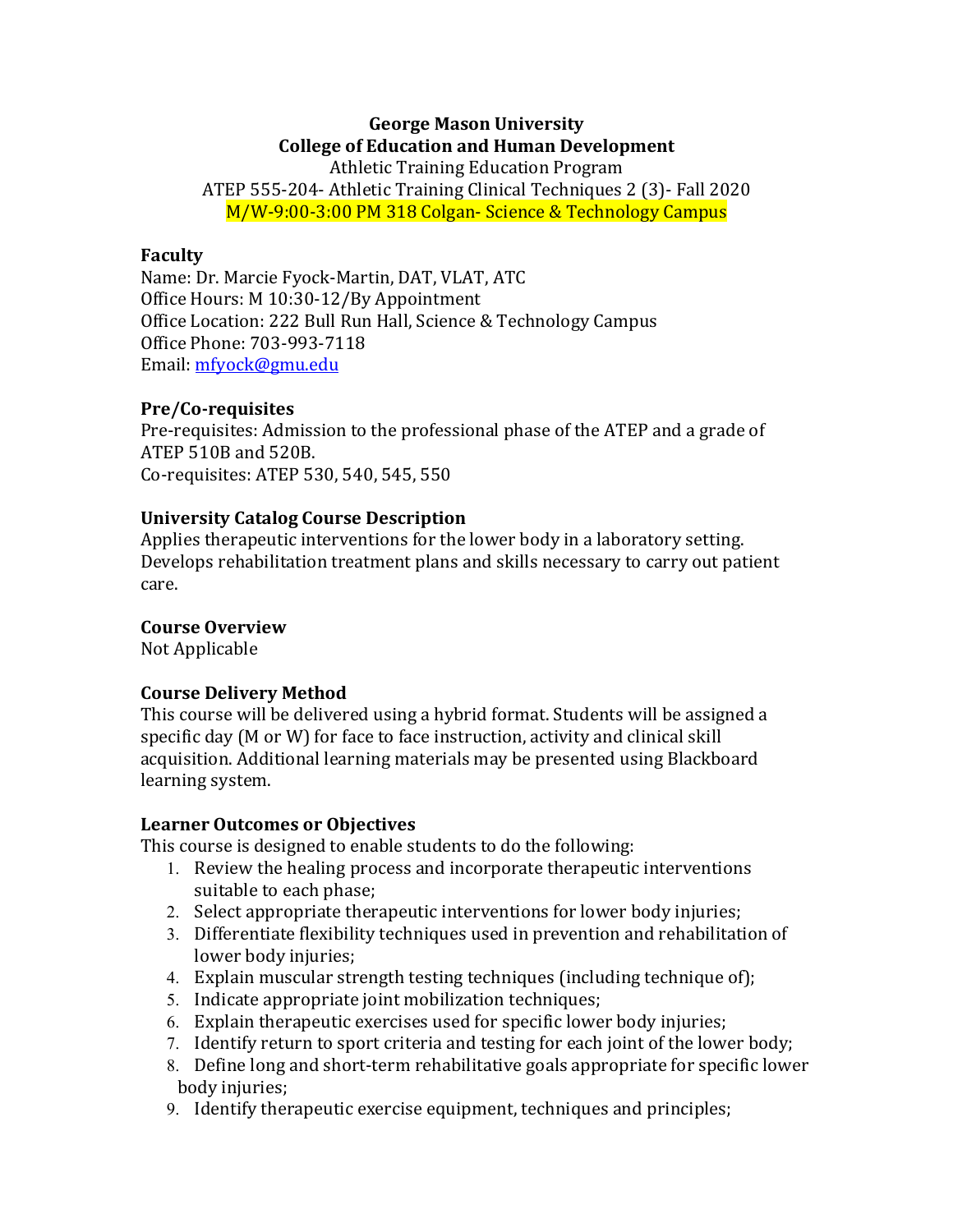- 10. Develop rehabilitative plans specific to lower body injuries;
- 11. Administer neurological testing of the lower body and spine;
- 12. Critically appraise lower body evaluation techniques/interventions.

## **Accreditation Standards**

The course meets Commission on Accreditation of Athletic Training Education (CAATE) competencies and proficiencies in one or more of the following content areas: evidence-based practice, prevention and health promotion, clinical examination and diagnosis, acute care of injury and illness, therapeutic interventions, psychosocial strategies and referral, healthcare administration, professional development and responsibility.

# **Required Texts**

- 1. Prentice, W. (2015). *Rehabilitation Techniques for Sports Medicine and Athletic Training.* (6<sup>th</sup> ed.). Slack Incorporated.
- 2. Draper, D. (2021) *Therapeutic Modalities-The Art and Science* (3rd ed.) Wolters Kluwer.
- 3. Additional readings as assigned

## **Course Performance Evaluation**

Students will be evaluated on content standards (knowledge gained) and psychomotor competency performance (demonstration of the skill content). Content standards and psychomotor skills will be assessed via practical skill demonstrations (Competency Evaluations) and a comprehensive practical examination. Class participation will be assessed through completion of daily class activities. Students are expected to submit all assignments on time in the manner outlined by the instructor (e.g., Blackboard, hard copy).

*Competency Examinations-* Student clinical competence will be assessed through cognitive and psychomotor examinations related to rehabilitation of lower body athletic injuries.

*Comprehensive Final Examination-* One comprehensive practical examination will be administered. The examination will require a demonstration of content knowledge and psychomotor skill gained throughout the entire semester.

*Class Attendance/Professionalism-* Students are expected to exhibit professional behaviors and dispositions at all times. It is critical that each student conduct himself/herself in an appropriate manner and decorum fitting of a health care provider. Making light of injuries, conditions, or illnesses or any action that is not respectful to the class, instructor, or patient study will not be tolerated. Submission of documents or assignments should not include personal information and should comply with Health Insurance Portability & Accountability Act (HIPAA) regulations.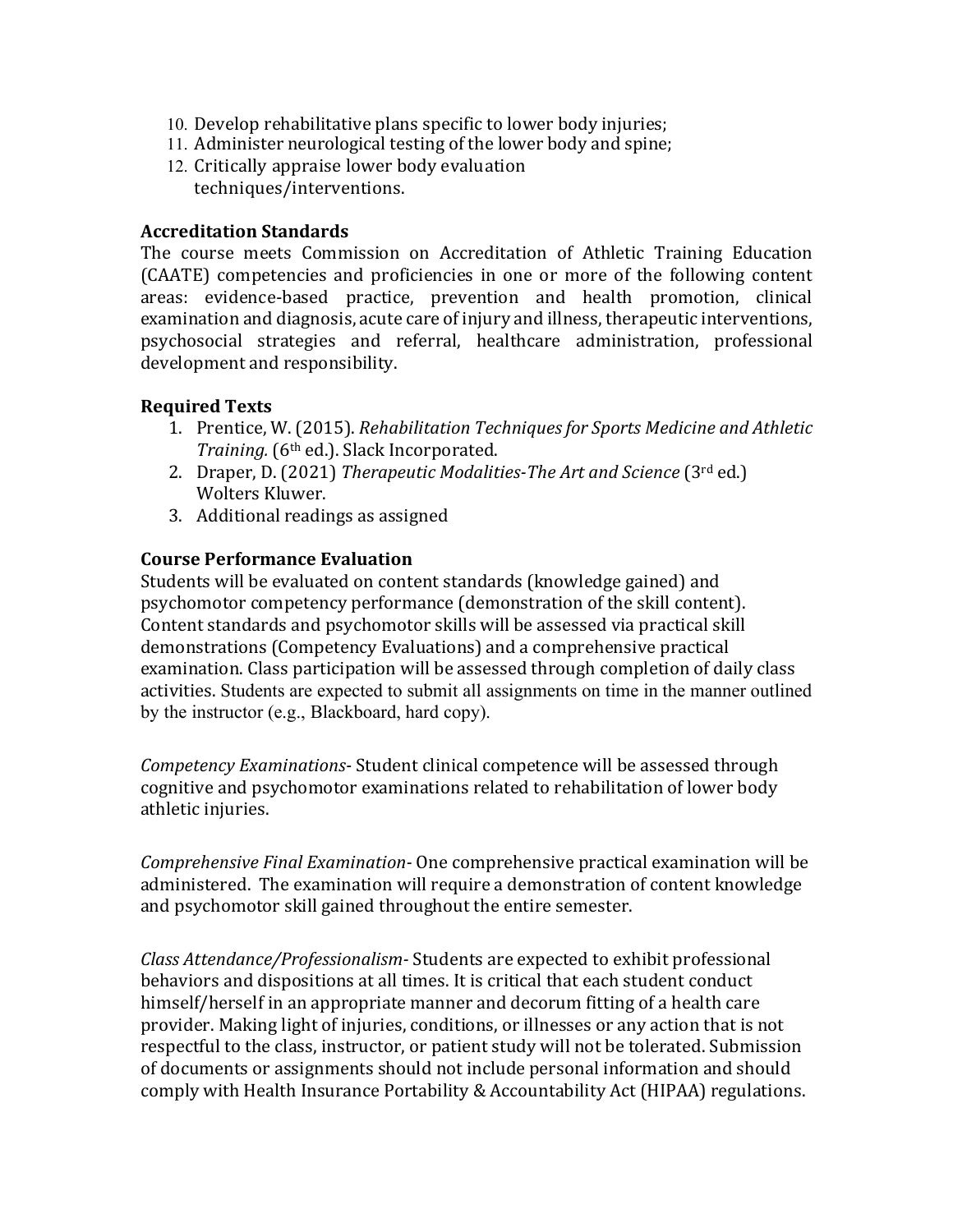- Communication When communicating with the instructor and classmates, either face-to-face or via email, students should address the other person appropriately, use appropriate language and maintain a civil demeanor.
- *Responsibility/Accountability/ Honesty/Integrity-Professionals take responsibility for their actions and are accountable. This can occur at multiple levels* but generally consists of being on time, completing assignments on time, submitting work that is of the appropriate quality, honoring commitments and *owning up to mistakes. Students are expected to interact with the instructor and classmates in appropriate, respectful and civil behaviors. Professionals keep* their word when committing to something and act in an ethical and *respectful manner. See George Mason University policy for further guidance.*
- Professionalism evaluation Any professionalism violation will be documented by the instructor. Violations will result in a 1-point deduction per episode from *the final point total.*

Attendance- Attending, being on-time for class, active and prepared participation and respect for peers and instructor are important components of this course. Therefore, students will lose credit for not attending and contributing to the class. An unexcused absence will result in a point reduction of the student's final grade. Each late arrival will result in 1point reduction of the student's final grade. If a student arrives more than 10 minutes after the beginning of class, it will be recorded as an unexcused absent even if the student attends the class. Excused absences include the following: illness (must bring a receipt or note from a doctor), family death, athletic/academic event(contact instructor in advance), and others at the discretion of the instructor. For known upcoming absences, students must contact the instructor at least one week in advance to the missed class to make up work. In the case of illness or some other unforeseen absence, the student must contact the instructor before the course meeting via e-mail. At the next attended class meeting the student will discuss material that is to be completed. **Students** will have one week from the excused absence to complete any missed **assignments.** It is the student's obligation to pursue any make-up work. Attendance will be recorded at the beginning of class.

| <b>ASSESSMENT METHOD</b>        | Number of | % of Total |
|---------------------------------|-----------|------------|
| Attendance/Professionalism      |           |            |
| Competency Evaluations 1,2,3,4  |           | 50         |
| Comprehensive Final Examination |           |            |
| <b>TOTAL</b>                    |           |            |

**Grading Scale**

| Grade | Percentage |
|-------|------------|
|       | $100\%$    |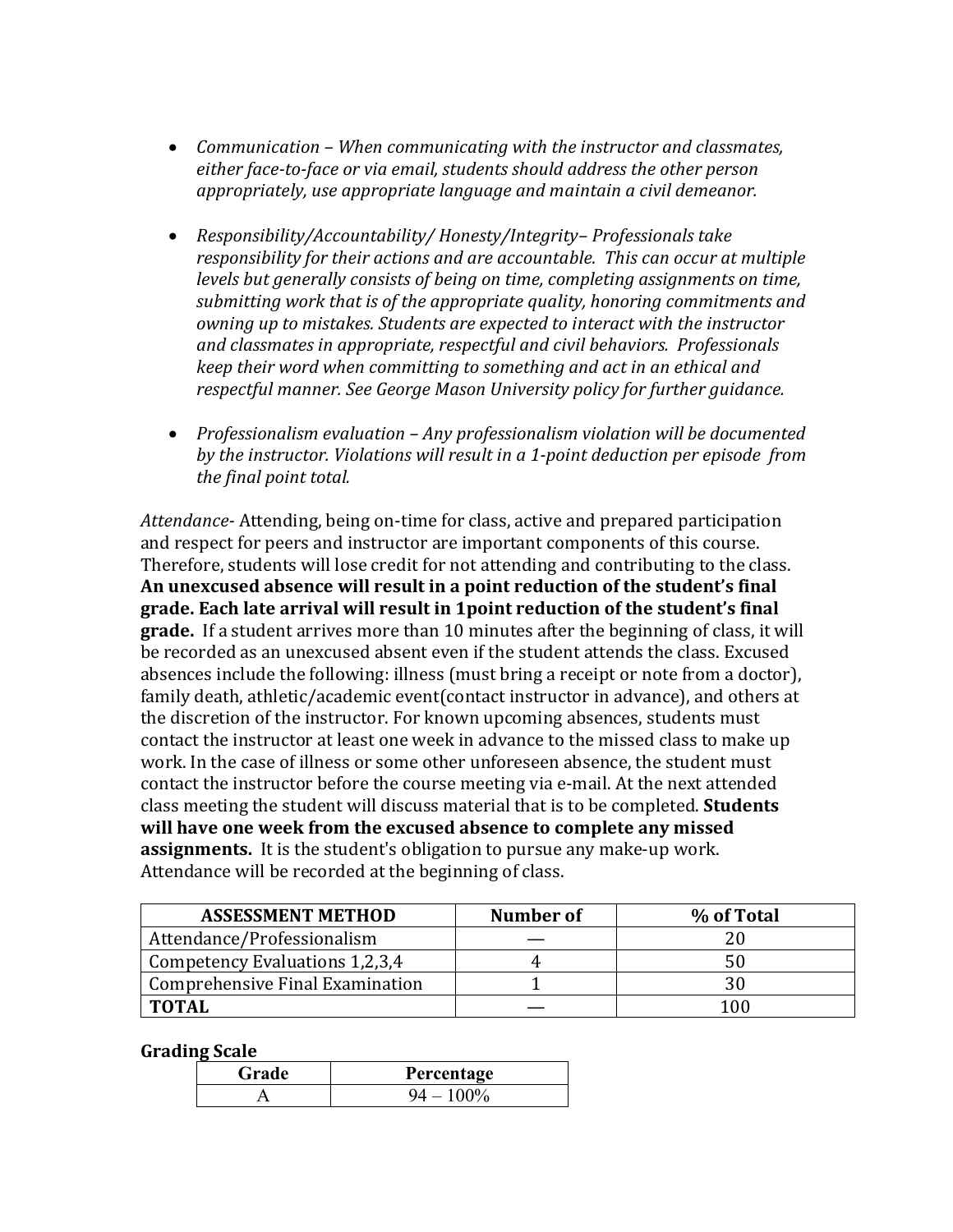| A-   | $90 - 93\%$ |
|------|-------------|
| $B+$ | $88 - 89\%$ |
| В    | $84 - 87\%$ |
| B-   | $80 - 83\%$ |
|      | $70 - 79\%$ |
| г    | $0 - 69\%$  |

# **\*Although a B is a satisfactory grade for a course, students must maintain a 3.00 average in their degree program and present a 3.00 GPA on the courses listed on the graduation application.**

Every attempt will be made to grade and return assignments in a timely manner to provide students with constructive feedback. To provide students the opportunity to fully assess the feedback provided on graded assignments, the professor will be happy to answer any questions at the next class period following the return of the assignments or during the professor's office hours. The professor acknowledges the passion with regards to grades, but unprofessional and uncivil behavior either in person or through other modes of communication will not be tolerated.

# *Assignments*

Late assignments will not be accepted. Assignments should be submitted at the beginning of the class meeting on the due date. Late assignment will result in a zero  $(0)$  for the assignment. This applies to electronic submissions as well.

You MUST follow provided directions completely on all assignments. Failure to do so will result in a zero  $(0)$  for the assignment.

# **Professional Disposition**

It is critical each student conduct themselves in an appropriate manner and decorum fitting of a health care provider. Making light of injuries, conditions, or illnesses that is not respectful to the class, instructor, or patient study will not be tolerated. Submission of documents or assignments should not include personal information and comply with Health Insurance Portability & Accountability Act (HIPPA) regulations. See https://cehd.gmu.edu/students/polices-procedures/

# **Technology Use During Class**

As per GMU policy, all sound emitting technology is required to be turned off and put away during the lecture and laboratory class meeting times. Additionally, no laptop computers or tablets will be permitted for use during class time; the exceptions are for use during presentations/projects, and technology deemed as necessary by the Office of Disability Services. Students utilizing various technology devices during class will be asked to leave class and will not be permitted to complete course work or receive any points for assignments that day.

# **E-Mail Correspondence**

Only messages that originate from a George Mason University address will be accepted; thus, your e-mail address must end in gmu.edu. The instructor will not read e-mail messages not originating from a GMU account. Also, when corresponding with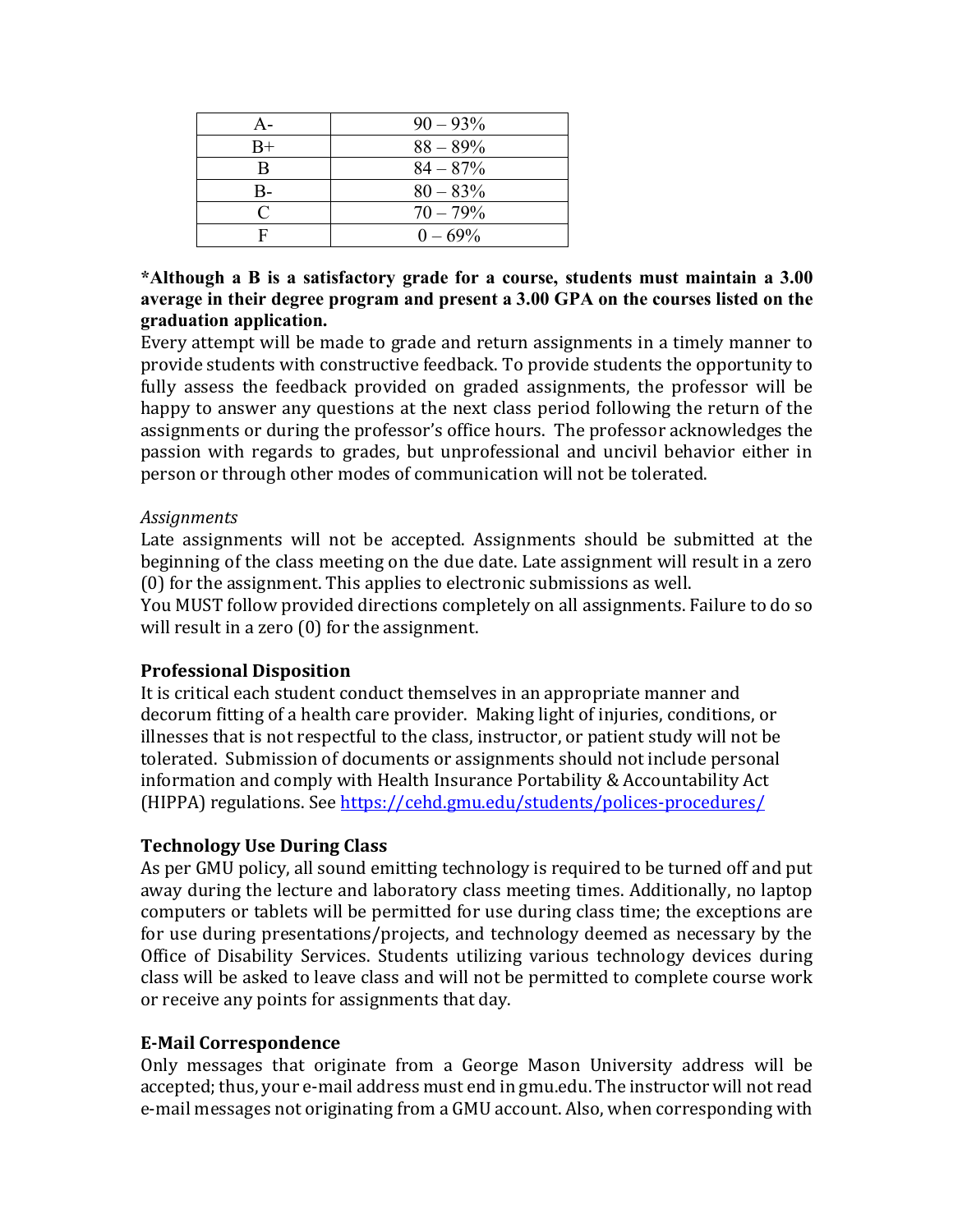any professional at GMU or off campus via e-mail, use the following, appropriate any professional format; any e-mail not using this format will be returned to the students for revision before a response will be issued:

Dear Dr. Fyock (Beginning salutation)

I am looking forward to your class. (Text body)

Regards, (Ending Salutation)  $(Your name)$ 

# **Class Schedule**

| <b>Focus/Week/Date</b>     |                        |              | <b>Focus</b>                                                                                    | Due                                                                           |
|----------------------------|------------------------|--------------|-------------------------------------------------------------------------------------------------|-------------------------------------------------------------------------------|
| <b>Introduction</b>        | Week<br>1              | September 28 | Introduction & Basis of rehab<br>Read: Chapters 1-3<br>Watch: Intro to course<br>Lecture series | <b>Quiz due</b><br>September 30 @<br>$10:30$ am                               |
|                            |                        | October 1    | Virtual Synchronous Meeting - 10:30<br>am to Noon                                               | Thursday 10-1-<br>2020                                                        |
|                            |                        | N/A          | <b>In-Person - None</b>                                                                         | None                                                                          |
| <b>Components of Rehab</b> | Week<br>$\overline{2}$ | October 5    | Components of Rehabilitation<br>Read: Chapters 4-7<br>Watch: Lecture series                     | <b>Quiz due October 7</b><br>$@10:30$ am                                      |
|                            |                        | October 8    | Virtual Synchronous Meeting – 10:30<br>am to Noon                                               | Thursday 10-8-<br>2020                                                        |
|                            |                        | N/A          | <b>In-Person - None</b>                                                                         |                                                                               |
| Componen<br>ts of          | Week<br>$\overline{3}$ | October 12   | Range of Motion/Flexibility<br>Read: Chapters 8, 13, 14<br>Watch: Lecture series                | <b>Quiz due October</b><br>$14@$ 10:30 am<br>Exam $#1$<br><b>Chapters 1-7</b> |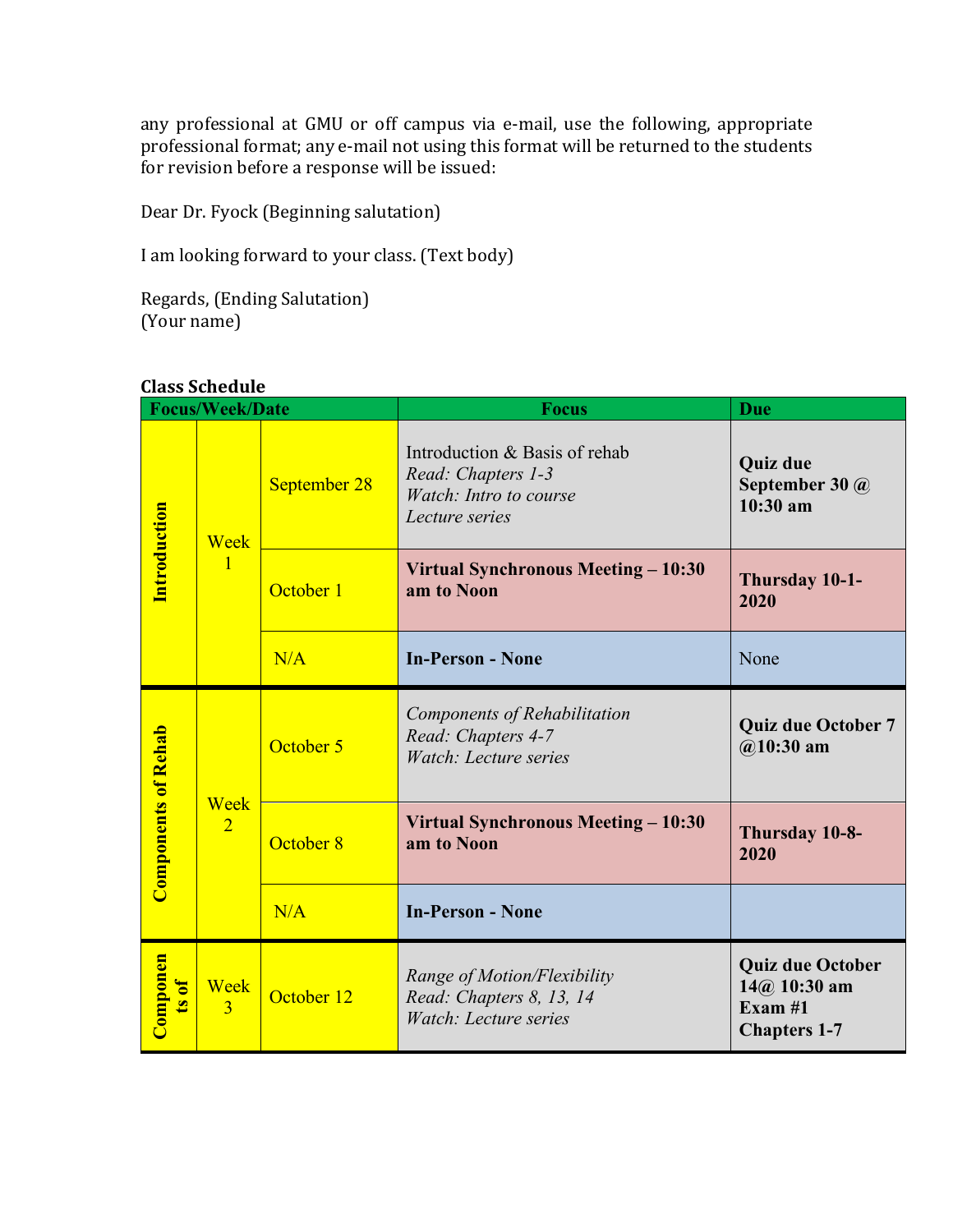|                                                   |                        | October 15    | Virtual Synchronous Meeting - 10:30<br>am to Noon                                                                                                                | Thursday 10-15-<br>2020                                                                                             |
|---------------------------------------------------|------------------------|---------------|------------------------------------------------------------------------------------------------------------------------------------------------------------------|---------------------------------------------------------------------------------------------------------------------|
|                                                   |                        | October 14    | <b>In-Person – Assigned Groups on BB</b>                                                                                                                         |                                                                                                                     |
| <b>Components of Rehab</b>                        | Week<br>$\overline{4}$ | October 19    | Components of Rehabilitation<br>Read: Chapters 9, 11,12, 10<br>Watch: Lecture series                                                                             | <b>Quiz due October</b><br>$21(a) 10:30$ am                                                                         |
|                                                   |                        | October 22    | Virtual Synchronous Meeting – 10:30<br>am to Noon                                                                                                                | Thursday 10-22-<br>2020                                                                                             |
|                                                   |                        | October 19/21 | <b>In-Person – Assigned Groups on BB</b>                                                                                                                         |                                                                                                                     |
| <b>Lower Extremity Rehab Techniques</b>           | Week<br>$\overline{5}$ | October 26    | <b>Additional Considerations for Rehab</b><br>Read Chapter 15<br>Lower Extremity Rehabilitation<br>Techniques<br>Read Chapter 23<br><b>Watch: Lecture Series</b> | <b>Quiz due October</b><br>$28@10:30$ am<br>Exam $#2$<br><b>Chapters 9-14</b>                                       |
|                                                   |                        | October 29    | Virtual Synchronous Meeting - 10:30<br>am to Noon                                                                                                                | Thursday 10-29-<br>2020                                                                                             |
|                                                   |                        | October 26/28 | <b>In-Person - Assigned Groups on BB</b>                                                                                                                         |                                                                                                                     |
| <b>Lower Extremity Rehab</b><br><b>Techniques</b> | Week<br>6              | November 2    | Lower Extremity Rehabilitation<br>Techniques<br>Read: Chapter 22<br><b>Watch: Lecture Series</b>                                                                 | <b>Quiz due</b><br><b>November 4</b><br>$@10:30$ am<br>Exam $#3$<br>Chapters 22, 23<br>Lab Exam #1- Foot<br>& Ankle |
|                                                   |                        | November 5    | Virtual Synchronous Meeting - 10:30<br>am to Noon                                                                                                                | Thursday 11-5-<br>2020                                                                                              |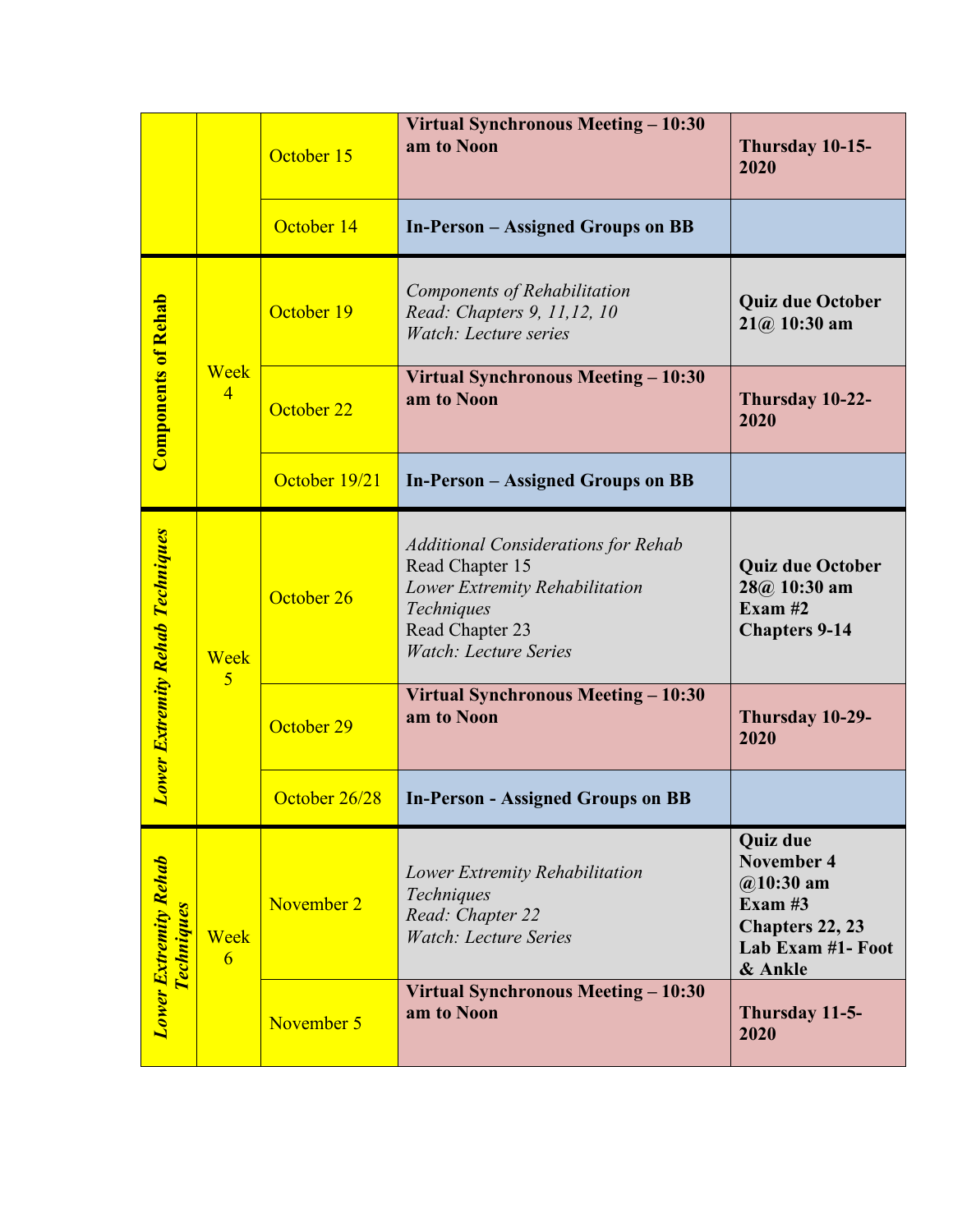|                                                   |                        | November 2/4             | <b>In-Person - Assigned Groups on BB</b>                                                          |                                                                                                     |
|---------------------------------------------------|------------------------|--------------------------|---------------------------------------------------------------------------------------------------|-----------------------------------------------------------------------------------------------------|
|                                                   | Week<br>$\overline{7}$ | November 9               | Lower Extremity Rehabilitation<br>Techniques<br>Read: Chapters 21<br><b>Watch: Lecture Series</b> | <b>Quiz Due</b><br><b>November 11</b><br>$@10:30$ am<br>Lab Exam #2-<br><b>Lower</b> leg            |
| Lower Extremity Rehab<br><b>Techniques</b>        |                        | November 12              | Virtual Synchronous Meeting - 10:30<br>am to Noon                                                 | Thursday 11-12-<br>2020                                                                             |
|                                                   |                        | November 9/11            | <b>In-Person - Assigned Groups on BB</b>                                                          |                                                                                                     |
| <b>Lower Extremity Rehab</b><br><b>Techniques</b> | Week<br>$\overline{7}$ | November 16              | Lower Extremity Rehabilitation<br>Techniques<br>Read: Chapter 20<br><b>Watch: Lecture Series</b>  | <b>Quiz November 18</b><br>$@10:30$ am<br>Exam #4<br>Chapters 20, 21<br>Lab Exam #3-<br><b>Knee</b> |
|                                                   |                        | November 19              | Virtual Synchronous Meeting - 10:30<br>am to Noon                                                 | Thursday 11-19-<br>2020                                                                             |
|                                                   |                        | <b>November</b><br>16/18 | <b>In-Person - Assigned Groups on BB</b>                                                          |                                                                                                     |
|                                                   |                        | November 20              |                                                                                                   | Lab Exam #4<br>Via BB by 11:59<br><b>PM</b>                                                         |
| $\frac{1}{\sqrt{2}}$                              | Week<br>$\overline{8}$ | <b>Nov 23</b>            | <b>Lab Practical Final Exam</b><br><b>Sign up for Exam Time</b>                                   |                                                                                                     |
|                                                   |                        | <b>Nov 23-Nov 29</b>     | <b>Study For Written Final Exam</b>                                                               |                                                                                                     |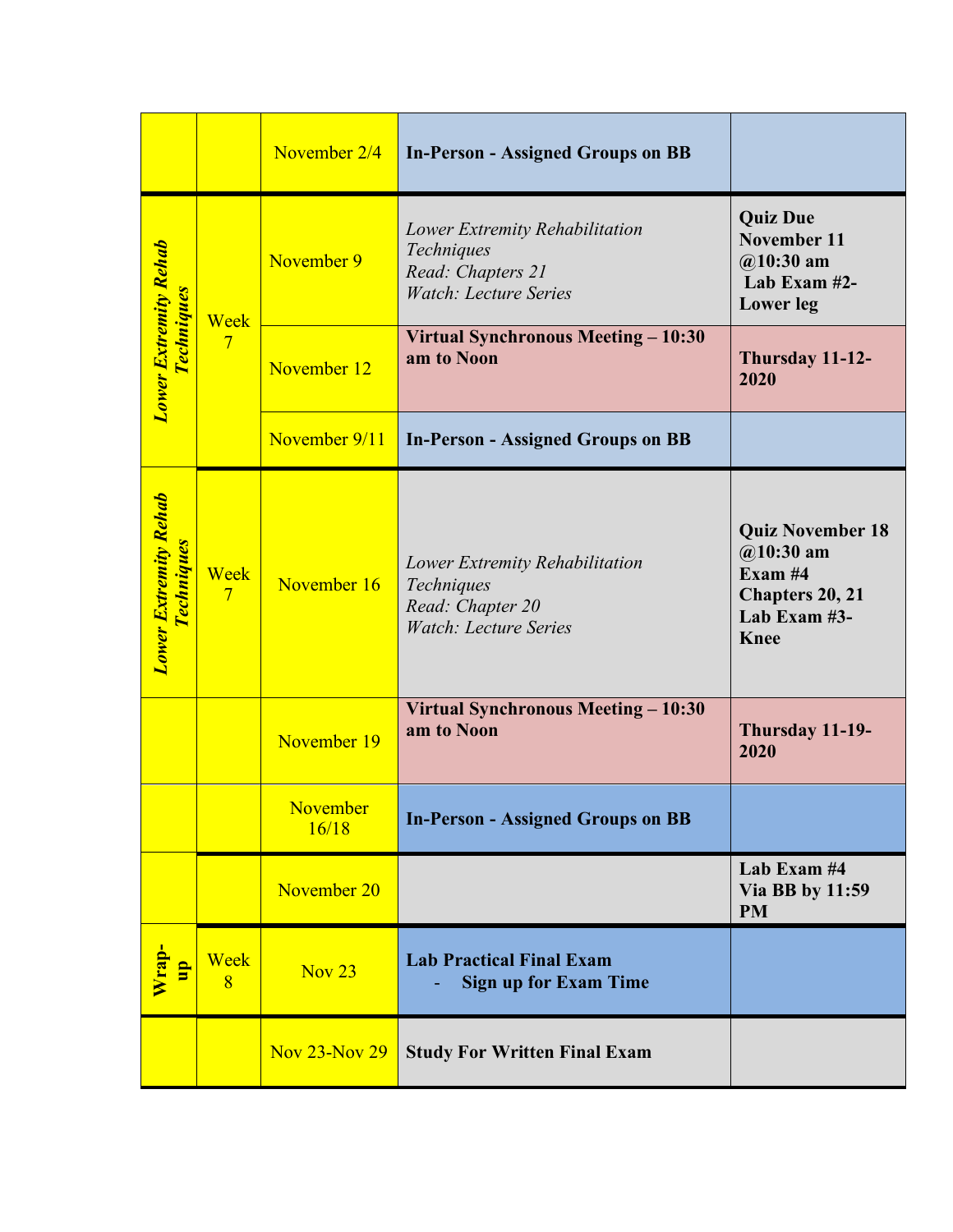|  | Final<br>Exam<br><b>Week</b> | $\sqrt{\frac{N_{\text{OV}}}{100}}$ Nov 30 – Dec 4 | Written Final Exam $-$ Available at 8<br>am on November 27. | <b>Final Exam Due</b><br>11:59 pm on Dec $4$ |
|--|------------------------------|---------------------------------------------------|-------------------------------------------------------------|----------------------------------------------|
|--|------------------------------|---------------------------------------------------|-------------------------------------------------------------|----------------------------------------------|

Note: Faculty reserves the right to alter the schedule as necessary, with **notification to students.**

## **Core Values Commitment**

The College of Education and Human Development is committed to collaboration, ethical leadership, innovation, research-based practice, and social justice. Students are expected to adhere to these principles: http://cehd.gmu.edu/values/.

## **GMU Policies and Resources for Students**

*Policies*

- Students must adhere to the guidelines of the Mason Honor Code (see http://oai.gmu.edu/the-mason-honor-code/).
- Students must follow the university policy for Responsible Use of Computing (see http://universitypolicy.gmu.edu/policies/responsible-use-ofcomputing/).
- Students are responsible for the content of university communications sent to their Mason email account and are required to activate their account and check it regularly. All communication from the university, college, school, and program will be sent to students **solely** through their Mason email account.
- Students with disabilities who seek accommodations in a course must be registered with George Mason University Disability Services. Approved accommodations will begin at the time the written letter from Disability Services is received by the instructor (see http://ods.gmu.edu/).
- Students must follow the university policy stating that all sound emitting devices shall be silenced during class unless otherwise authorized by the instructor.

# *Campus Resources*

• Support for submission of assignments to Tk20 should be directed to tk20help@gmu.edu or https://cehd.gmu.edu/aero/tk20. Questions or